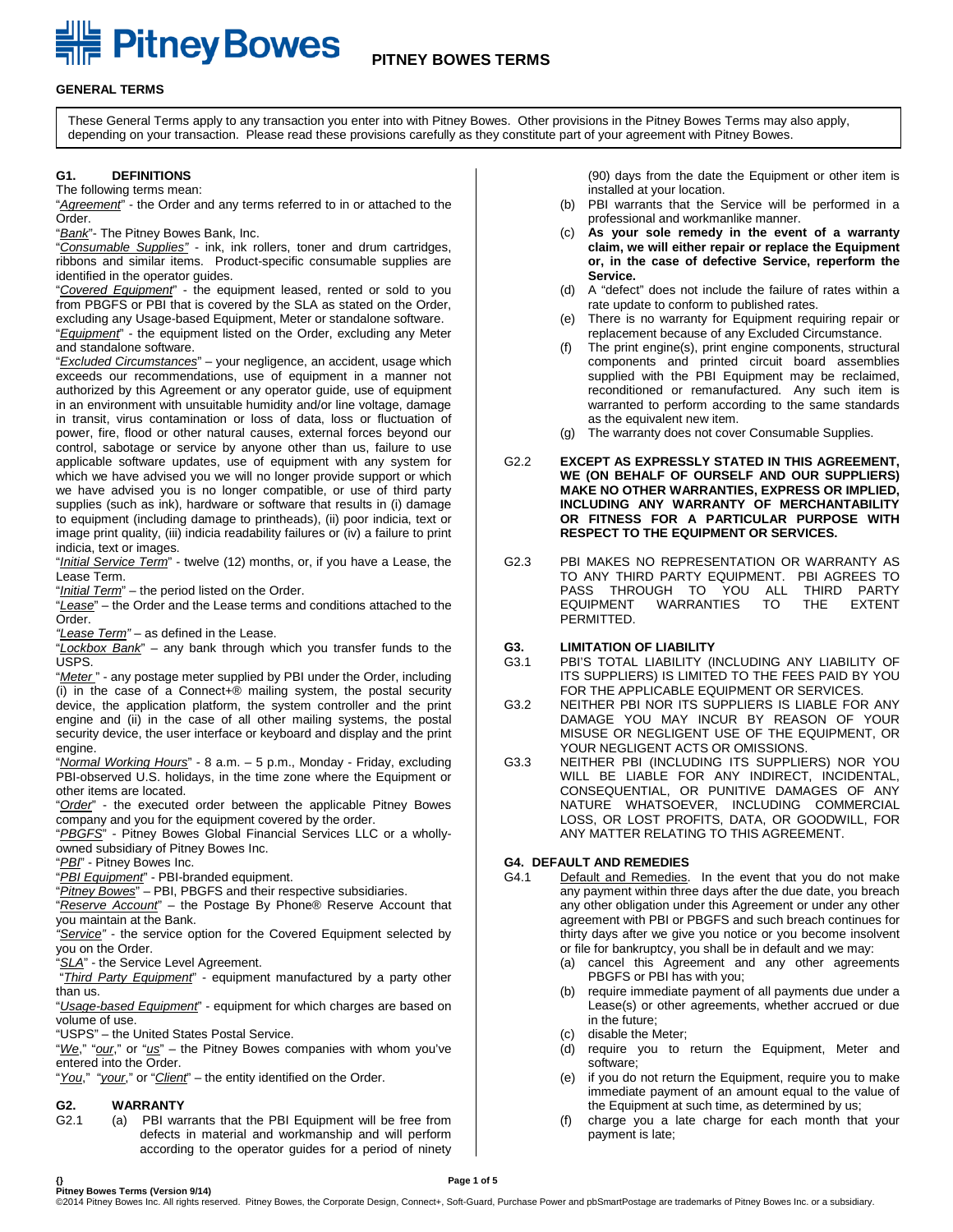- (g) charge you interest on any late payment from its due date until paid in full at the lesser of 18% per year or the maximum rate allowed by law;
- (h) charge you a check return fee for payments made by you with insufficient funds; and
- pursue any other remedy, including repossessing the Equipment without notice to you. By repossessing the Equipment or Meter, we are not waiving our right to collect the balance due.
- G4.2 Enforcing Our Rights. You agree to pay all our costs, including attorneys' fees, in enforcing our rights under this Agreement.
- G4.3 Suspension of Services. PBI may suspend any services during any period in which your account is more than thirty (30) days past due.

#### **G5. TAXES**

You agree to pay Pitney Bowes for all sales, use, property or similar taxes (other than taxes on or measured by net income) related to the Lease and/or rental agreement and related payments or services, the Equipment, Equipment location, Meter and Meter location. Pitney Bowes will determine the amount of such taxes to be charged to you based on its reasonable valuation of the Equipment or of the Meter, taking into consideration applicable tax rates and depreciation. You agree to pay a tax administrative charge to be determined by Pitney Bowes without reference to the tax charged or services performed; such fee and charge not to exceed in the aggregate \$35 for each year for each Lease schedule or rental agreement.

#### **G6. EMBEDDED SOFTWARE**

Our Equipment may contain embedded software. You agree that: (i) PBI and its licensors own the copyrights and other intellectual property in and to the embedded software; (ii) you are licensed only to use the embedded software with our Equipment in which the embedded software resides; (iii) you will not copy, modify, de-compile, or otherwise attempt to unbundle, reverse engineer or create derivative works of the embedded software, except as permitted by applicable law; (iv) you will not distribute or otherwise disclose the embedded software (or any portion thereof) to any other person; and (v) you may not export the embedded software in contravention of applicable export control laws. The embedded software contains third party software, which, notwithstanding the above, is subject to any terms that accompany such third party software.

#### **G7. INTERNET ACCESS POINT**

The internet connectivity for the Equipment or Meter may use an internet access point (e.g., wireless router) provided by us. You may

#### **SERVICE LEVEL AGREEMENT**

The following provisions describe SLA options that PBI offers on Covered Equipment. The option you select will be listed on the Order. A separate Software License and Maintenance Agreement will cover software maintenance and will be attached to the Order or presented at the time of installation if you are acquiring software. A separate maintenance agreement will cover maintenance on Usage-based Equipment and will be attached to the Order if you are acquiring Usage-based Equipment.

#### **S1. SERVICE LEVEL OPTIONS**

The following describes the two SLA options offered by PBI for the Covered Equipment.<br>S1.1 Standard S

- Standard SLA
	- (a) *General*. Under this option, PBI will provide at its option either repair or replacement services for the Covered Equipment during the Initial Service Term or any Renewal Service Term (as defined in Section S3.2) (the "Service Term"). You are also entitled to two preventative maintenance service calls per calendar year. PBI will notify you when preventative maintenance is due or you can request preventative maintenance service.
	- (b) *Replacement Service*.
		- (i) If PBI determines that replacement is necessary, PBI will, at no additional cost, promptly ship new, reconditioned, or remanufactured equipment of the same or a functionally equivalent model to replace the affected Covered Equipment.
		- (ii) Unless PBI instructs you otherwise, within five (5) days of receiving the replacement equipment, you must pack the Covered Equipment to be replaced in the shipping carton that contained the

only use this access point for connectivity between the Equipment or Meter and the internet and for no other purpose. You agree to pay all costs associated with use of the access point in violation of this restriction.

### **G.8 ANALOG CONNECTION FEE**

All mailing systems include digital connection capability. You should use a digital connection. If you choose to use an analog connection, there will be an additional set-up fee for analog access. This analog set-up fee will be assessed in one non-refundable installment at the beginning of the term of the Agreement if you select an analog connection as your connection method or, if you use an analog connection during the term of the Agreement notwithstanding your original selection of a digital connection as your connection method, in the invoice following your use of an analog connection.

#### **G.9. MISCELLANEOUS**

- G9.1 Use of Equipment. You agree to use the Equipment and Meter only for business or commercial purposes, and not for personal, family, or household purposes.
- G9.2 Force Majeure. We are not responsible for any delay or failure to perform resulting from causes beyond our control.
- G9.3 Assignment. You may not assign this Agreement without our prior written consent, which shall not be unreasonably withheld. Any assignment without our consent is void.
- G9.4 No Right to Setoff. Payments are not subject to setoff or reduction.
- G9.5 Legal Action. ANY LEGAL ACTION YOU FILE AGAINST US MUST BE STARTED WITHIN ONE (1) YEAR AFTER THE EVENT GIVING RISE TO YOUR CLAIM. YOU WAIVE ANY RIGHT TO TRIAL BY JURY IN ANY ACTION ARISING OUT OF THIS AGREEMENT.
- G9.6 Merger; Amendment; Severability. This Agreement incorporates all of the terms agreed by both parties and can only be changed by written agreement. You may use a purchase order to offer to obtain Equipment or services but none of its provisions will modify or supersede these provisions unless we expressly agree in writing. If one or more provisions of this Agreement are deemed to be invalid or unenforceable, the remaining provisions will not be affected.
- G9.7 Survival. Our respective rights and obligations under Section G3 (Limitation of Liability), G4 (Default and Remedies) and G5 (Taxes) survive termination of this Agreement.
- G9.8 Choice of Law. This Agreement shall be governed and construed in accordance with the laws of the State of Delaware without regard to its conflicts of laws principles.

replacement equipment, place the pre-paid return address label on the carton, and return it to PBI.

- (iii) You are responsible for Covered Equipment until PBI receives it.
- (c) *Repair Service*.
	- (i) If your Covered Equipment needs repair, PBI may provide repair by remote access, diagnostics and service and/or by on-site repair service.
	- (ii) Repair service is provided only for damage resulting from normal wear and tear. Repair service may include the use of new, reconditioned, or remanufactured parts and assemblies.
	- (iii) PBI will provide parts or assemblies for discontinued equipment (or equipment not marketed as new) only if available.
	- (iv) If PBI deems it necessary, PBI will dispatch a service technician to arrive at your location for onsite service. You will not incur hourly charges unless service is performed outside Normal Working Hours, which will be done only with your consent.
- (d) *Additional Covered Items*. PBI will provide printheads for Covered Equipment without additional charge, except for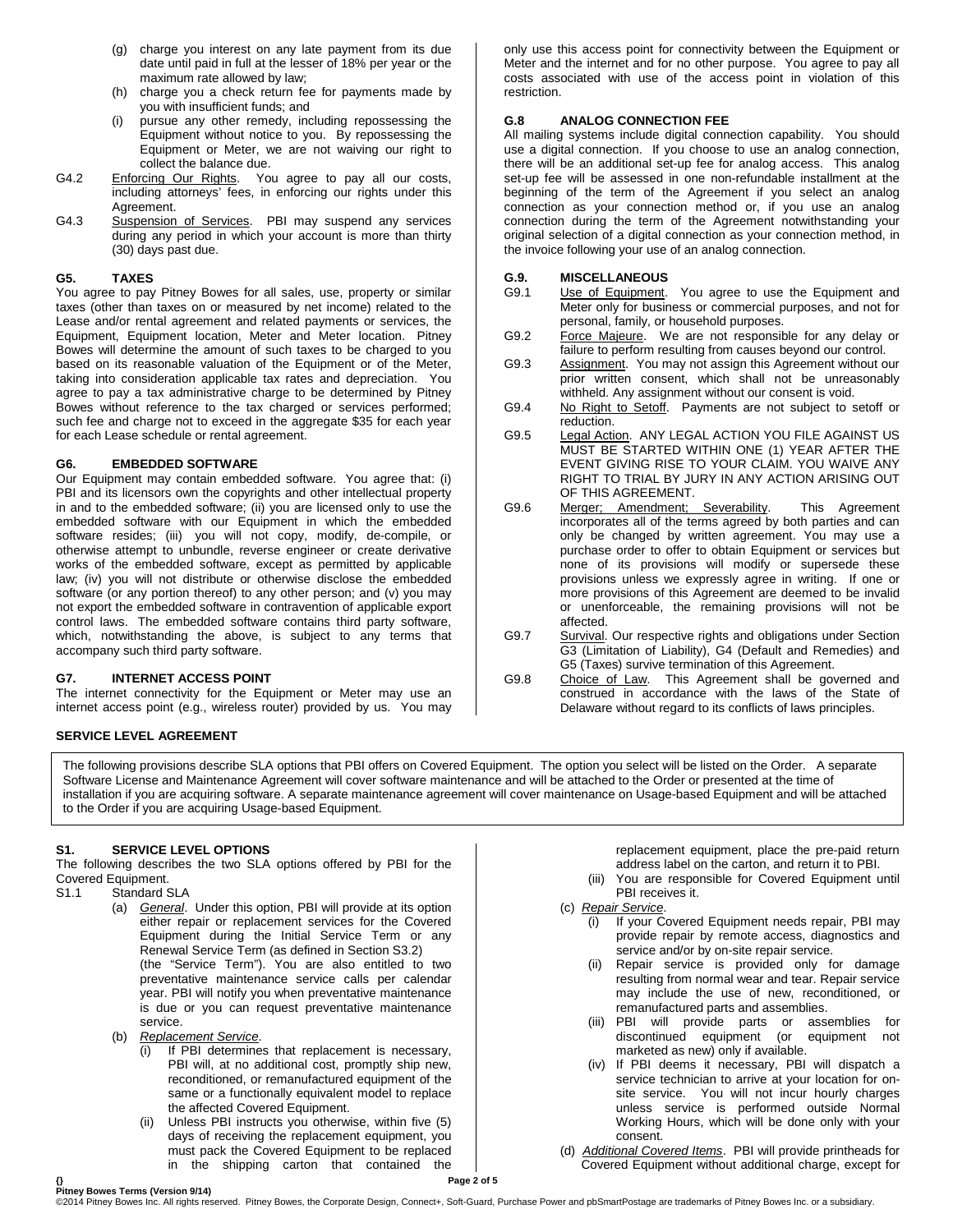printheads which need to be replaced as a result of any Excluded Circumstance.

- S1.2 Performance SLA
	- (a) *General*. Under this option, PBI will provide the following support:
		- (i) All coverage provided under Standard SLA.
		- (ii) Quarterly performance reports made available on MyAccount at [www.pb.com.](http://www.pb.com/)
		- (iii) One two hour application consultation for your mailing and shipping needs.
		- (iv) Admission for one person to a PBI mail management seminar.
	- (b) *Response Time Commitment*.
		- (1) If PBI determines that on-site service is necessary, PBI will use commercially reasonable efforts to have a service technician on-site (during Normal Working Hours only) within 4 hours or 8 hours, as specified on the Order, after PBI has determined that it cannot resolve the issue remotely (the "Response Time Commitment").
		- (2) The Response Time Commitment relates solely to the arrival of a technician at your location; it is not a guaranteed resolution of the problem within the Response Time Commitment period, nor does it guarantee that all parts necessary to make a repair will be on-site within this time frame.
		- (3) The Response Time Commitment does not apply to Service designated as service by replacement, relocation services, software maintenance, preventative maintenance, operator training, or other services not essential to repair the Covered Equipment.
		- (4) If the Covered Equipment is moved from its original location, PBI may, at its option, remove the Response Time Commitment. If this happens, you will receive Standard SLA and we will adjust the SLA charges payable by you appropriately.
	- (c) *Liquidated Damages for Failure to Meet Response Time Commitment*.
		- (1) PBI agrees that if it does not meet the Response Time Commitment, PBI will provide you with a credit equal to the difference between the cost of Standard SLA and Performance SLA for three (3) months.
		- (2) You must use a credit request form to request a credit. You may obtain a credit form from your service technician or by calling the Customer Care Center. The credits are limited to credits for four (4) failures to meet the Response Time Commitment in any twelve (12) month period during the Service Term. **These remedies are your sole remedy for PBI's failure to meet the Response Time Commitment**.

## **S2. SLA FEES**

- You will pay the SLA fees for the Initial Service Term and any Renewal Service Term(s).
- S2.2 We may, after the Initial Service Term, increase SLA fees which will be reflected on your invoice.
- S2.3 If the service technician provides service for repairs caused by any Excluded Circumstance, PBI will charge you for the service at PBI's current hourly rates and for any required parts.

#### **EQUIPMENT AND POSTAGE METER RENTAL TERMS AND CONDITIONS**

The following provisions apply whenever you rent a Meter or Equipment from Pitney Bowes.

## **R1. EQUIPMENT/METER RENTAL**

- R1.1 *Fees*.
	- (a) If you are not leasing the Equipment and paying for it in your lease payment to PBGFS, we will invoice you the Equipment and Meter rental ("rental") fees listed on the Order.
	- (b) After the Initial Term, we may increase the rental fees upon 30 days' prior written notice.
	- (c) When you receive notice of an increase, you may terminate your rental only as of the date the increase becomes effective.

# **S3. SERVICE TERM**

- Term. PBI will provide you with Service for the Initial Service Term and any Renewal Service Terms.
- S3.2 *RENEWAL SERVICE TERM(S)*. SERVICE AUTOMATICALLY RENEWS FOR CONSECUTIVE ONE (1) YEAR TERMS (EACH, A "RENEWAL SERVICE TERM"), UNLESS:
	- (a) YOU TERMINATE SERVICE UNDER SECTION S3.3; OR
	- (b) THE LEASE EXPIRES OR IS TERMINATED (IN WHICH CASE, THE SERVICE TERM WILL TERMINATE ON THE SAME DAY AS THE LEASE); OR
	- (c) THE RENEWAL IS PROHIBITED BY APPLICABLE LAW.
- S3.3 *Ending Your Service*.
	- (a) If you do not wish to renew Service, you must deliver a written notice (the "Termination Notice") at least sixty (60) days prior to the renewal of the term to us at 2225 America Drive, Neenah, WI 54956. Your Termination Notice must include your customer account number or CAN and lease number (if applicable).
		- (b) PBI reserves the right not to renew your SLA for any reason.
- S3.4 *Service Changes*.
	- (a) PBI may modify its Service by giving written notice to you (a "Service Change Notice"), which will state whether the change is material.
	- After receiving a Service Change Notice, if the change is material, you may terminate Service as described in Section S3.3 above.

#### **S4. EQUIPMENT/METER COVERAGE**

You cannot elect to have Service apply to some but not all of the items of Equipment.

#### **S5. ADDITIONAL SERVICE TERMS**

These terms apply to all Service options:

- (a) Limitations. Service does not include services and repairs that are made necessary due to any Excluded Circumstance.
- (b) *Additional Exclusions*. Service excludes the supply of postal and carrier rate changes and Consumable Supplies.
- (c) *Replacement Equipment*.
	- (i) If you replace any of your Covered Equipment during the Service Term, and the replacement Equipment qualifies for Services, PBI will automatically enroll you for maintenance coverage on the new Equipment at PBI's then current annual rates.
	- (ii) If you acquire an attachment, or add a unit, to your Covered Equipment, PBI will provide coverage for any qualifying attachment or unit and adjust your rate accordingly.
	- (iii) If you choose not to continue coverage on the replacement Equipment, attachment or unit, you may cancel Service for the item within thirty (30) days of the date of your initial invoice for the item from PBI. If you cancel, any further maintenance or repair services on the Equipment, attachment or unit will be subject to PBI's current rates.
- R1.2 *Postage*.
	- (a) You may transfer funds to the Bank for deposit into your Reserve Account or you may transfer funds to the USPS<br>through a Lockbox Bank. See the "USPS through a Lockbox Bank. See the<br>Acknowledgment of Deposit" below for Acknowledgment of Deposit" below for more information.
	- (b) Until the end of the Initial Term, we may charge you a fee of up to \$15.00 for refilling your postage. After the Initial Term, we may increase postage refill fees upon 30 days prior written notice.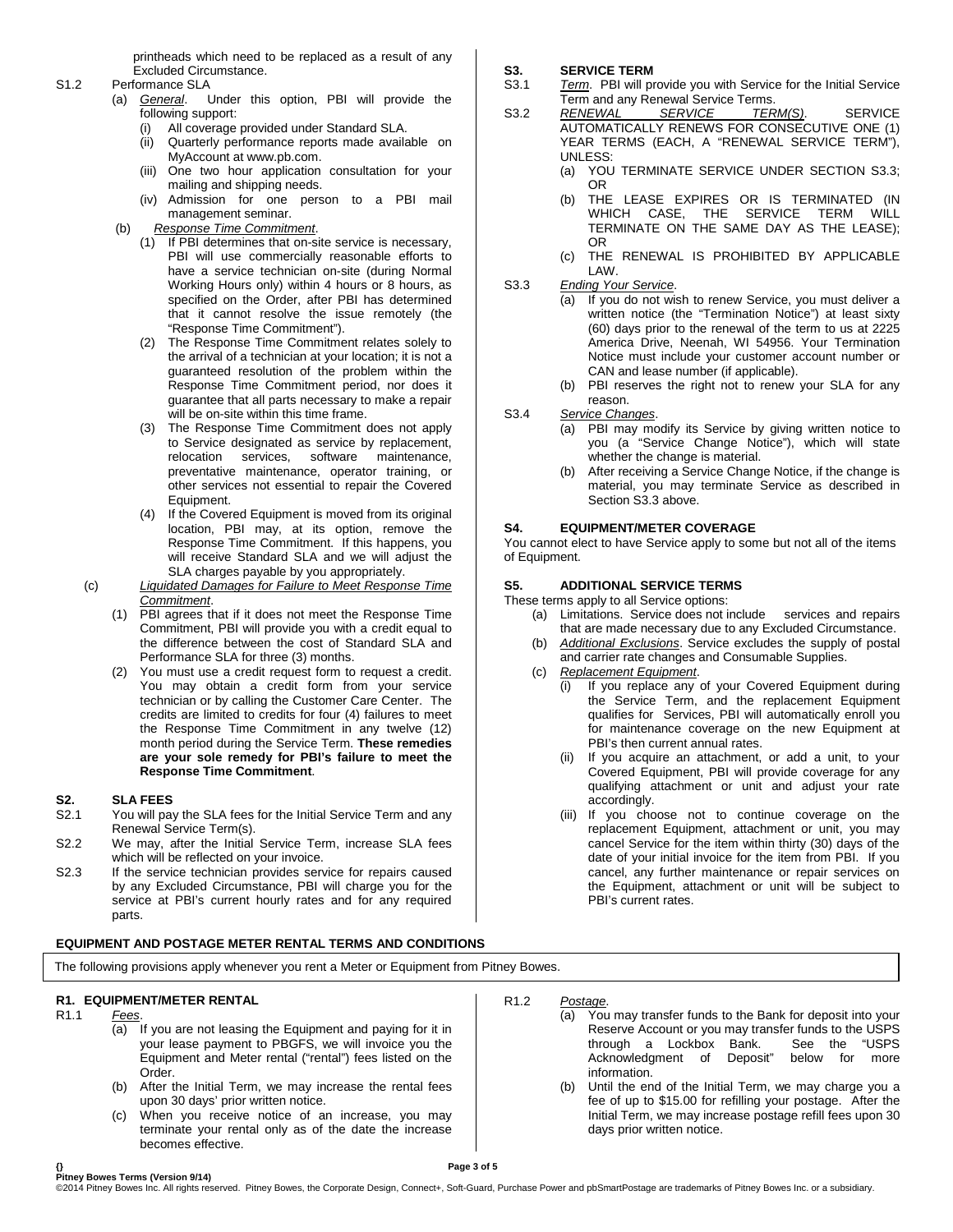(c) If you participate in any PBI, PBGFS, or Bank postage advance programs (such as Purchase Power® ), we will advance payment on your behalf to the USPS, subject to repayment by you under the terms of the postage advance program and billed separately from your rental fees.

#### R1.3 *Meter Repair or Replacement*.

If the Meter malfunctions or fails due to reasons other than an Excluded Circumstance, we will repair or replace the Meter.

#### R1.4 *Terms of Use; Federal Regulations*.

- (a) You may use the Meter solely for the purpose of processing your mail, provided that you are authorized by the USPS to use the Meter, and that you comply with (i) this Agreement, (ii) any operator guide and (iii) all USPS regulations.
- (b) You agree to use only attachments or printing devices authorized by us.
- (c) You must receive our written consent before moving the Equipment or Meter to a different location.
- (d) Federal regulations require that we own the Meter.
- (e) Tampering with or misusing the Meter is a violation of federal law.
- (f) Activities of the USPS including the payment of refunds for postage by the USPS to clients will be made in accordance with the current Domestic Mail Manual.
- (g) If the Meter is used in any unlawful scheme, or is not used for any consecutive 12 month period, or if you take the Meter or allow the Meter to be taken outside the United States without proper written permission of USPS Headquarters, or if you otherwise fail to abide by the postal regulations and this Agreement regarding care and use of the Meter, then this Agreement and any related Meter rental may be revoked. You acknowledge that any use of this Meter that fraudulently deprives the USPS of revenue can cause you to be subject to civil and criminal penalties applicable to fraud and/or false claims against the United States. The submission of a false or fraudulent statement can result in imprisonment of up to 5 years and fines of up to \$10,000 (18 U.S.C. 1001) and a civil penalty of up to \$5,000 plus an assessment of twice the amount falsely claimed (3 U.S.C. 3802). The mailing of matter bearing a fraudulent postage meter imprint is an example of a violation of these statutes.
- (h) You are responsible for immediately reporting (within 72 hours or less) the theft or loss of the Meter to us. Failure to comply with this notification provision in a timely manner may result in the denial of refund of any funds remaining on the Meter at the time of loss or theft.
- You understand that the rules and regulations regarding the use of this Meter as documented in the Domestic Mail Manual may be updated from time to time by the USPS and it is your obligation to comply with any rules and regulations regarding its use.

#### **UNITED STATES POSTAL SERVICE ACKNOWLEDGMENT OF DEPOSIT**

UI.1 In connection with your use of a Postage Evidencing System as defined in the Code of Federal Regulations ("CFR"), you may transfer funds to the USPS through a Lockbox Bank for the purpose of prepayment of postage on Postage Evidencing Systems, generating evidence of postage, both PC Postage and meters (a "Deposit"), or you may transfer funds to the Bank for deposit into your Reserve Account . UI.2 To the extent you deposit funds in advance of the use of any

evidence of postage, you may make Deposits in the Lockbox Bank account identified as "United States Postal Service CMRS-PB" or make deposits in your Reserve Account, in either case through electronic means, including Automated Clearinghouse Transfers. The USPS may, at its discretion, designate itself or a successor as recipient of Deposits made by you to the Lockbox Bank account described above. UI.3 Any deposit made by you in your Reserve Account is subject to the Postage By Phone® Reserve Account – Agreement and Disclosure

Statement governing your Reserve Account. UI.4 Any Deposit made by you in the Lockbox Bank account shall be credited by the USPS only for the payment of evidence of postage. Such Deposits may be commingled with Deposits of other clients. You

#### R1.5 *Rate Updates and Soft-Guard® Program*.

- (a) Your Meter or Equipment may require periodic rate updates that you will obtain under our Soft-Guard program.
- (b) Under the Soft-Guard program, we will provide up to 6 rate updates during each 12 month period following the date of installation of the Equipment.
- (c) We will provide rate updates only if required due to a postal or carrier change in rate, service, ZIP Code™ or zone change.
- (d) The Soft-Guard program does not cover any change in rates due to custom rate changes, new classes of carrier service, or a change in ZIP Code or zone due to equipment relocation.
- (e) If you have received the maximum number of rate updates under the Soft-Guard program, you will be billed separately for any additional rate update we provide.
- R1.6 *Collection of Information*.
	- (a) You authorize us to access and download information from your Meter. We may disclose this information to the USPS or other authorized governmental entity.
	- (b) We will not share with any third parties (except the USPS or other governmental entity) individually identifiable information that we obtain about you in this manner unless required to by law or court order.
	- (c) We may elect to share aggregate data about our clients' postage usage with third parties.
- R1.7 *Meter Care and Risk of Loss*.
	- (a) You agree to take proper care of the Meter(s) as stated in this Agreement and any user documentation.
	- (b) You assume all risk of loss or damage to the Meter(s) while you have possession.

## **R2. VALUE BASED SERVICES**

Value Based Services include services such as USPS<sup>®</sup> e-Return Receipt and USPS<sup>®</sup> Confirmation Services.<br>R2.1 Fees. Fees.

- (a) Any fees charged by the USPS for any Value Based Service you purchase are payable by you in the same way that you pay for postage.
- (b) The USPS is solely responsible for its services.
- (c) We are not responsible for any malfunctions of any part of the communication link connecting the Meter with the USPS data system.
- R2.2 *Ending the Value Based Services*. We have the right to terminate the Value Based Services if the USPS discontinues offering the service or you breach your obligations under this Agreement and fail to cure the breach within thirty (30) days after you have been notified in writing.

shall not receive or be entitled to any interest or other income earned on such Deposits.

UI.5 The USPS will provide a refund to you for the remaining account balances of Deposits held by the USPS. These refunds are provided in accordance with the rules and regulations governing deposit of funds for evidence of postage, published in the CFR.

UI.6 The Lockbox Bank, which shall collect funds on behalf of the USPS, shall provide PBI, on each business day, information as to the amount of each Deposit made to the USPS by you, so that PBI can update its records.

UI.7 PBI may deposit funds on your behalf. The USPS will make no advances of funds to you. Any relationship concerning advances of funds is between you and PBI, PBGFS and/or the Bank.

UI.8 You acknowledge that the terms of this Acknowledgement may be changed, modified, or revoked by the USPS, with appropriate notice.

UI.9 Postal Regulations governing the deposit of funds are published in the CFR or its successor. You acknowledge that you shall be subject to all applicable rules, regulations, and orders of the USPS, including future changes to such rules, regulations, and orders, and such additional terms and conditions as may be determined in accordance

**{} Page 4 of 5 Pitney Bowes Terms (Version 9/14)**